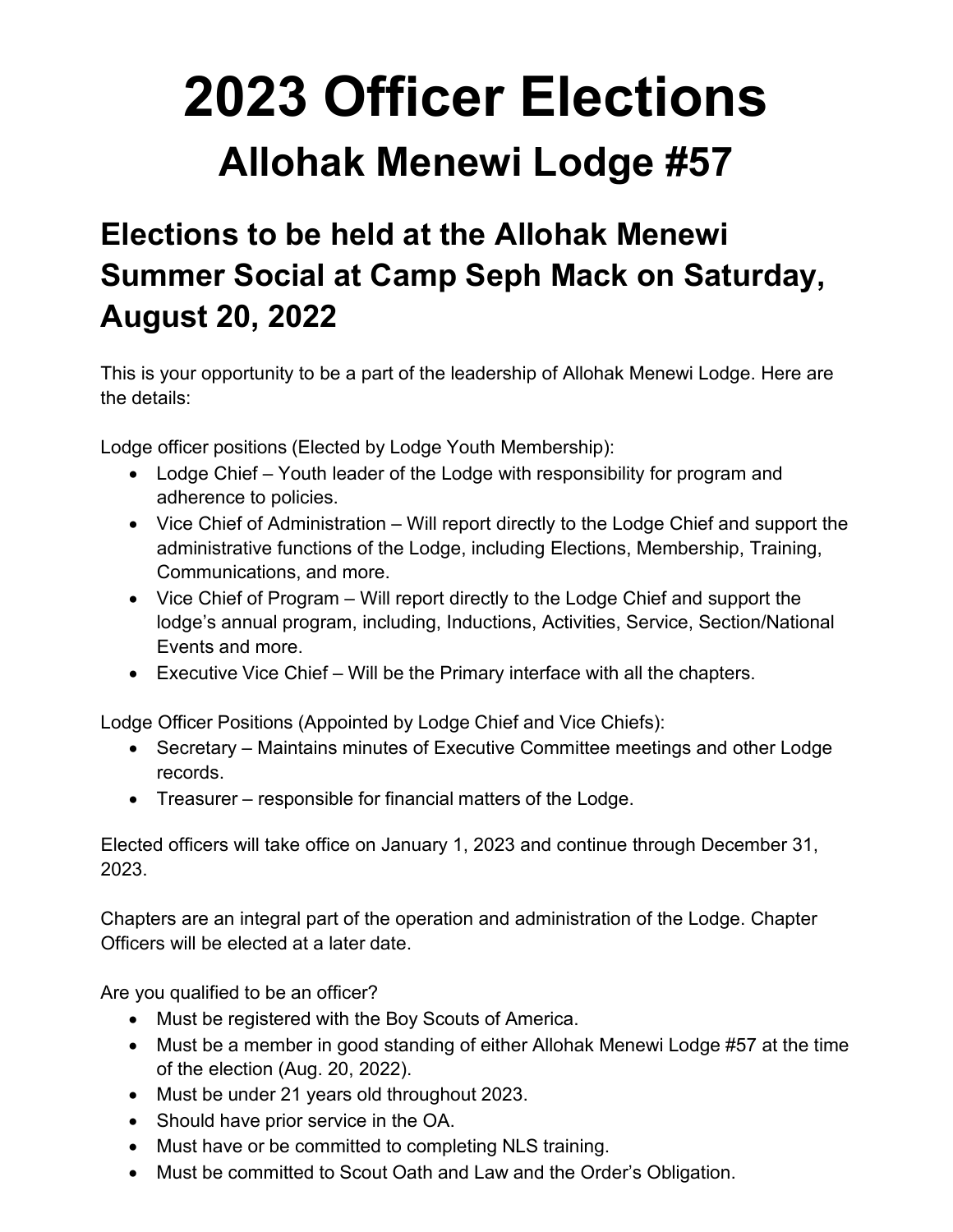How do you get your name on the ballot?

- Complete a 2023 "Petition to Run for Office" indicating the position for which you intend to run. State the position you seek, your qualifications and your understanding of the position. This petition **MUST** be emailed/ sent or given to Craig Zender, Allohak Menewi Lodge adviser by **Noon on August 12, 2022** 
	- $\circ$  Email – [zsixty@aol.com](mailto:zsixty@aol.com)
	- o Cell 412-518-1516
- You may be asked to meet with Craig Zender, Lodge Adviser and Mike Manner Lodge Staff Adviser**. Early submissions are suggested and strongly encouraged**.
- Discuss this position with your parents and confirm their support of your decision to provide this valuable service to Allohak Menewi Lodge

How do I present my outlook for the new lodge to the voting youth?

- Talk to those youth members you know and let them know of your decision.
- Opportunities will be provided at the Summer Social for all candidates to present themselves to the youth members of the lodge, prior to the elections at the Saturday Dinner. Thus, plan to attend The Lodge Summer Social and encourage other youth to also attend.

The Election Process:

- All Petitions to Run for Office must be provided by Noon on August 12, 2022.
- The slate of candidates will be:
	- o displayed at the Lodge Summer Social
	- o emailed through existing contact lists
- Ballots will be provided to all youth eligible to vote. You must be a member in good standing of either Allohak Menewi Lodge #57 at the time of the election (Aug. 20, 2022).
- If you have not paid your 2022 dues when preparing to vote, an opportunity to pay dues will be available at the Lodge Summer Social.
- Results will be announced Saturday Evening at the Lodge Summer Social.